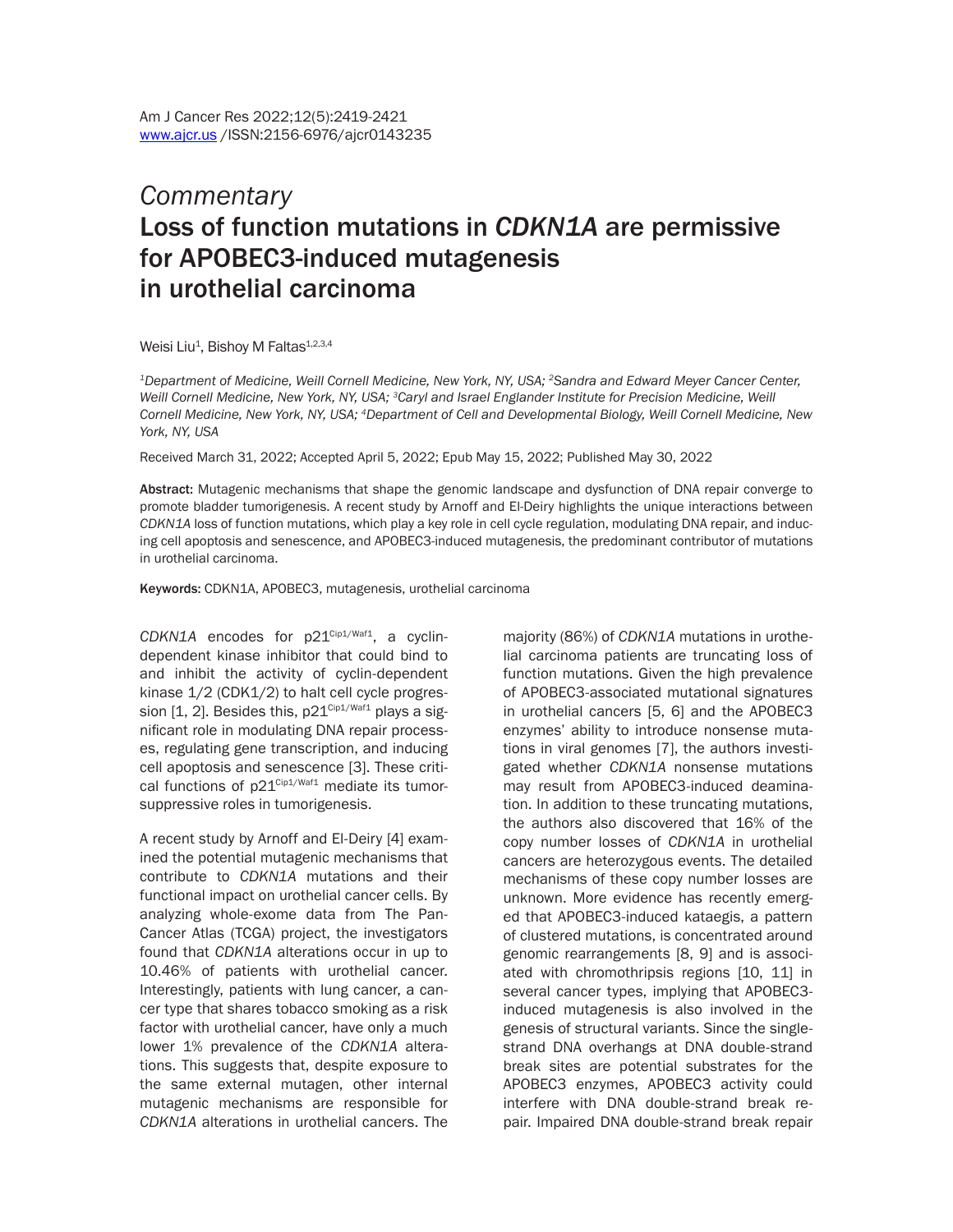would lead to the loss of heterozygosity [12]. Thus, APOBEC3 activity might contribute to the copy number loss of *CDKN1A* in urothelial cancer via impairing double-strand break repair.

Furthermore, Arnoff and El-Deiry found that urothelial cancers harboring *CKDN1A* mutations frequently co-occurred with alterations in DNA repair or cell cycle genes, including *RB1* and *RAB44*. As a critical cell cycle gene, p21<sup>Cip1/Waf1</sup> halts cell cycle progression at different phases by inhibiting the kinase activity of CDK-Cyclin complexes [3], allowing additional time for DNA repair. Moreover,  $p21^{\text{Cip1/Waf1}}$  is critical for regulating DNA repair and activating apoptosis induced by overwhelming DNA damage [3, 13]. Thus, the loss of function of *CDKN1A* is permissive for the accumulation of mutations in the cancer genome. Interestingly, p21Cip1/Waf1 mediates the E2F4 transcriptional complex's repression of APOBEC3B expression [14], a predominant mutagenic member of the APOBEC3 family. In conclusion, loss of function of *CDKN1A* potentially promotes the accumulation of APOBEC3-induced mutations via multiple mechanisms, ultimately contributing to the prevalence of these mutational signatures in urothelial cancers. The study also proposes a model in which environmental mutagens cooperate with other DNA repair pathways to promote carcinogenesis.

The investigators also found statistically significant enrichments in alterations in DNA repair genes, such as *MSH6*, *PMS1*, *BRCA1*, and *PALB2,* in tumors that also had *CDKN1A* mutations. These results suggest a potential connection between the loss of function of *CDKN1A* and the APOBEC3 activity in urothelial cancer, finally leading to the accumulation of the mutations in DNA repair genes. These results also indicate that urothelial cancers with the loss of function of *CDKN1A* could potentially harbor synthetic lethal vulnerabilities [15].

This important study adds to our knowledge of mutagenic mechanisms that shape the genomic landscape of urothelial cancers and highlights the unique interactions between *CDKN1A* loss of function mutations and APOBEC3-induced mutagenesis.

## Disclosure of conflict of interest

B.M.F.: Consulting or Advisory Role: Immunomedics, Merck & Co, Seattle Genetics, QED therapeutics. Patent Royalties: Immunomedics/Gilead. Research support: Eli Lilly. W.L. declares no competing interests.

Address correspondence to: Bishoy M Faltas, Department of Medicine, Cell and Developmental Biology, Weill Cornell Medicine, 1300 York Ave, New York, NY 10065, USA. E-mail: [bmf9003@med.cor](mailto:bmf9003@med.cornell.edu)[nell.edu](mailto:bmf9003@med.cornell.edu)

## References

- [1] El-Deiry WS, Tokino T, Velculescu VE, Levy DB, Parsons R, Trent JM, Lin D, Mercer WE, Kinzler KW and Vogelstein B. WAF1, a potential mediator of p53 tumor suppression. Cell 1993; 75: 817-825.
- [2] El-Deiry WS, Harper JW, O'Connor PM, Velculescu VE, Canman CE, Jackman J, Pietenpol JA, Burrell M, Hill DE and Wang Y. WAF1/CIP1 is induced in p53-mediated G1 arrest and apoptosis. Cancer Res 1994; 54: 1169-1174.
- [3] Abbas T and Dutta A. p21 in cancer: intricate networks and multiple activities. Nat Rev Cancer 2009; 9: 400-414.
- [4] Arnoff TE and El-Deiry WS. CDKN1A/p21WAF1, RB1, ARID1A, FLG, and HRNR mutation patterns provide insights into urinary tract environmental exposure carcinogenesis and potential treatment strategies. Am J Cancer Res 2021; 11: 5452-5471.
- [5] Faltas BM, Prandi D, Tagawa ST, Molina AM, Nanus DM, Sternberg C, Rosenberg J, Mosquera JM, Robinson B, Elemento O, Sboner A, Beltran H, Demichelis F and Rubin MA. Clonal evolution of chemotherapy-resistant urothelial carcinoma. Nat Genet 2016; 48: 1490-1499.
- [6] Alexandrov LB, Kim J, Haradhvala NJ, Huang MN, Tian Ng AW, Wu Y, Boot A, Covington KR, Gordenin DA, Bergstrom EN, Islam SMA, Lopez-Bigas N, Klimczak LJ, McPherson JR, Morganella S, Sabarinathan R, Wheeler DA, Mustonen V; PCAWG Mutational Signatures Working Group, Getz G, Rozen SG and Stratton MR; PCAWG Consortium. The repertoire of mutational signatures in human cancer. Nature 2020; 578: 94-101.
- [7] Fan J, Ma G, Nosaka K, Tanabe J, Satou Y, Koito A, Wain-Hobson S, Vartanian JP and Matsuoka M. APOBEC3G generates nonsense mutations in human T-Cell leukemia virus type 1 proviral genomes *in vivo*. J Virol 2010; 84: 7278-7287.
- [8] Davis CF, Ricketts CJ, Wang M, Yang L, Cherniack AD, Shen H, Buhay C, Kang H, Kim SC, Fahey CC, Hacker KE, Bhanot G, Gordenin DA, Chu A, Gunaratne PH, Biehl M, Seth S, Kaipparettu BA, Bristow CA, Donehower LA, Wallen EM, Smith AB, Tickoo SK, Tamboli P, Reuter V,